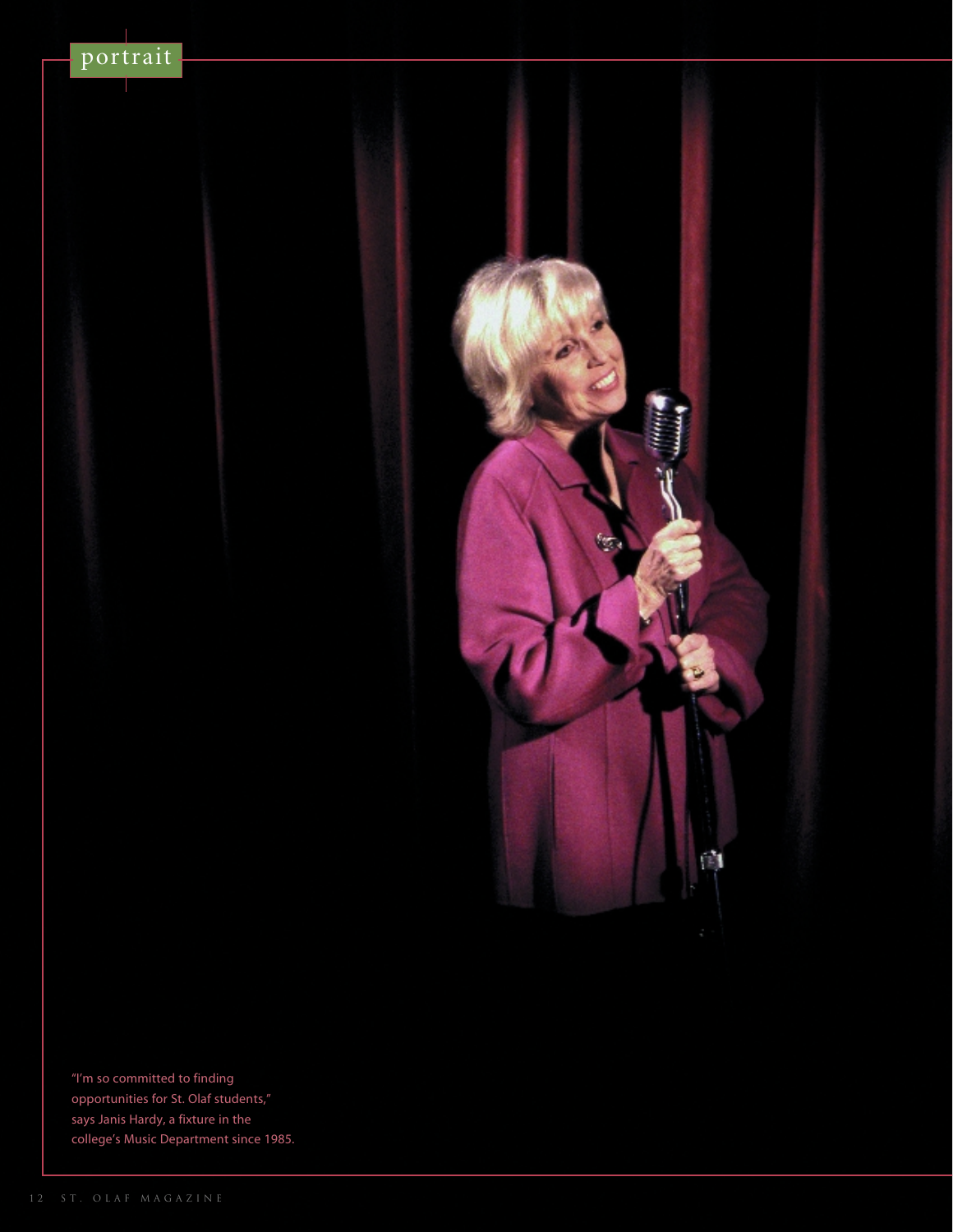#### FOR VOCALIST AND VOICE PROFESSOR JANIS HARDY,



## BY CARL SCHROEDER '05 PHOTOGRAPHED BY BILL KELLEY

YOU NEVER KNOW what the free-spirited Janis Hardy will sing next.<br>Equally at ease performing Mozart arias with the Minnesota Opera, crowing Irving Berlin tunes on A Prairie Home Companion or premiering ne Equally at ease performing Mozart arias with the Minnesota Opera, crooning Irving Berlin tunes on *A Prairie Home Companion* or premiering new works with VocalEssence, she has built a reputation as one of the Midwest's most accomplished and versatile mezzo-sopranos.

And yet, Hardy may be most admired for a role she created: teacher and mentor of St. Olaf voice students for more than 20 years.

"Janis brings a professional point of view to St. Olaf," says Music Department Chair Dan Dressen. "Her teaching reflects an innate knowledge and experience from her many years of actively performing across the United States."

Although she is not a St. Olaf graduate, Hardy's Ole roots extend back several generations. Family legend has it that her maternal grandmother, Velda Edwardson, made a vow after attending a performance of the St. Olaf Choir in Owatonna, Minnesota, in 1909. "She was pregnant with my mother at the time," says Hardy, "and she said, 'My daughter is going to be in that choir.'"

Gladys Edwardson Rice '31 did just that, becoming the first in her family to attend college. She later taught voice lessons out of her home in the northern Minnesota town of Roseau. There, Hardy first explored her love of music, crediting her mother as her first great influence. "I've always been surrounded not just by singing but by the teaching of voice," she says.

## "IT'S A TENUOUS PROPOSITION TO SUPPORT YOURSELF AS A SINGER. THE ONLY PEOPLE WHO SHOULD TRY TO DO IT ARE PEOPLE WHO CAN'T IMAGINE BEING HAPPY WITHOUT AT LEAST TRYING IT."

Hardy attended St. Olaf as a music student for the 1964–65 academic year before leaving to pursue professional opportunities. Soon after, she found herself in the right place at the right time to secure a position with the fledgling Minnesota Opera (then known as Center Opera). "The premise of that company was to change the nature of opera to where drama and music were equal partners," Hardy says, a philosophy she retains today.

[Continued on page 49]